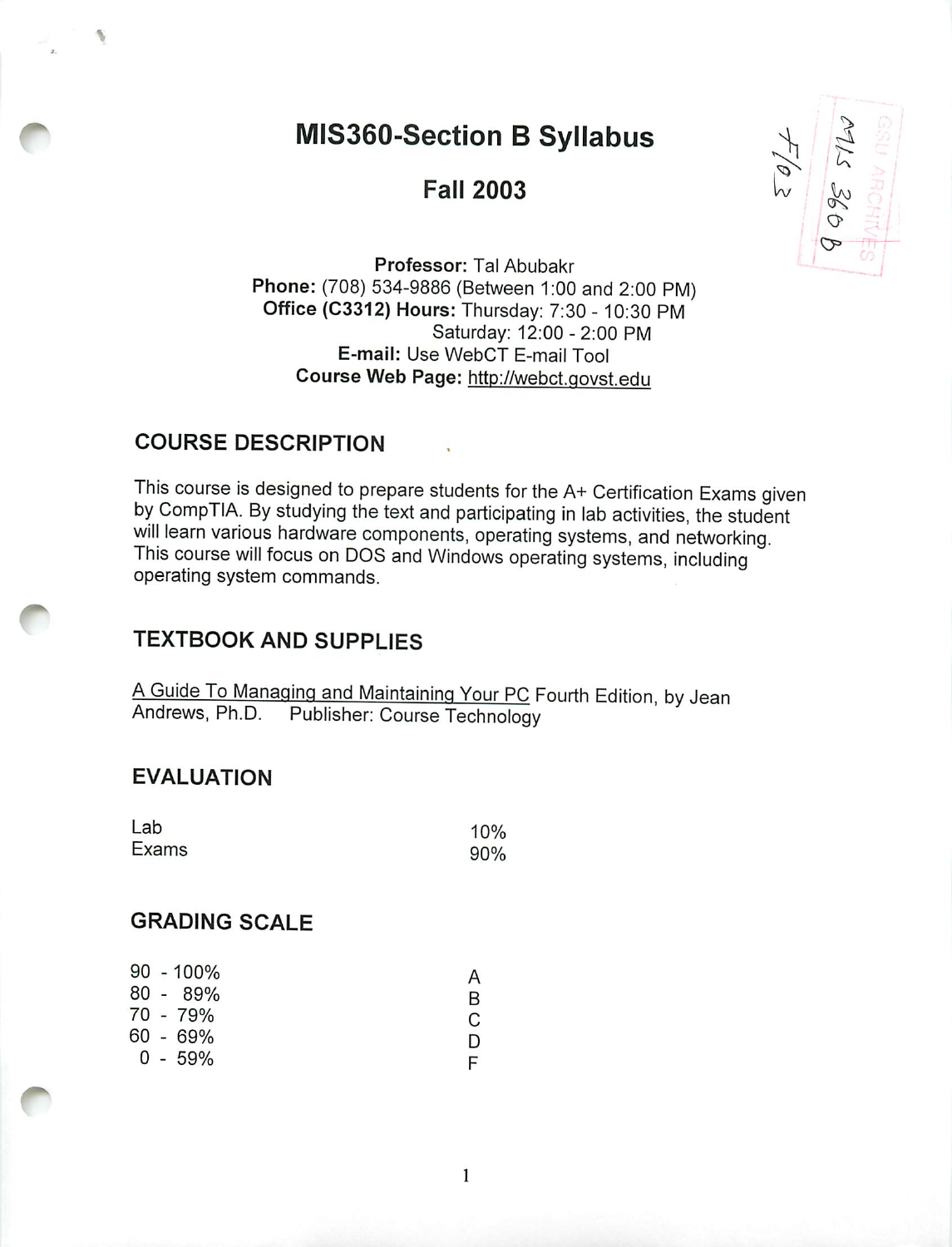## *EXPECTED STUDENT OUTCOMES*

*Students will be assigned to groups oftwo or three and given assignments to complete. Each group will assemble a computer from parts and expected to troubleshoot hardware and software issues with win9.x workstations.*

## *LECTURES AND TESTS*

|                         | <b>Week Lectures and Tests</b>           | Date             |
|-------------------------|------------------------------------------|------------------|
|                         | Lecture (Chapter 1)                      | 9-2-2003         |
| 2                       | Lecture (Chapter 2)                      | 9-9-2003         |
| $\overline{\mathbf{3}}$ | Lecture (Chapter 3)                      | 9-16-2003        |
| 4                       | Lecture (Chapter 4)                      | 9-23-2003        |
| 5                       | <b>TEST I (Chapter <math>1-4</math>)</b> | 9-30-2003        |
| 6                       | Lecture (Chapter 5)                      | 10-7-2003        |
| 7                       | Lecture (Chapter 6)                      | 10-14-2003       |
| 8                       | Lecture (Chapter 8)                      | $10 - 21 - 2003$ |
| 9                       | Lecture (Chapter 10)                     | 10-28-2003       |
| 10                      | TEST II (Chapter 5, 6, 8, and 10)        | 11-4-2003        |
| 11                      | Lecture (Chapter 11)                     | $11 - 11 - 2003$ |
| 12                      | Lecture (Chapter 12)                     | 11-18-2003       |
| 13                      | Lecture (Chapter 13)                     | 11-25-2003       |
| 14                      | Lecture (Chapter 18)                     | 12-2-2003        |
| 15                      | TEST III (Chapter 11, 12, 13, and 18)    | 12-9-2003        |

## *ATTENDANCE*

*Since you will have one or two partners in the lab, attendance becomes very important. Every student needs to prepare a document using Windows WordPad. In the document keep all the reasons for missing classes. Make sure to include the date of missing any class. Submit the attendance document atthe end ofthe trimester. Iwill keep a record ofthe attendance of all the students and* missing any class, I will give you a score out of 10. If you don't miss any class, *submit a document stating that you never missed any class.*